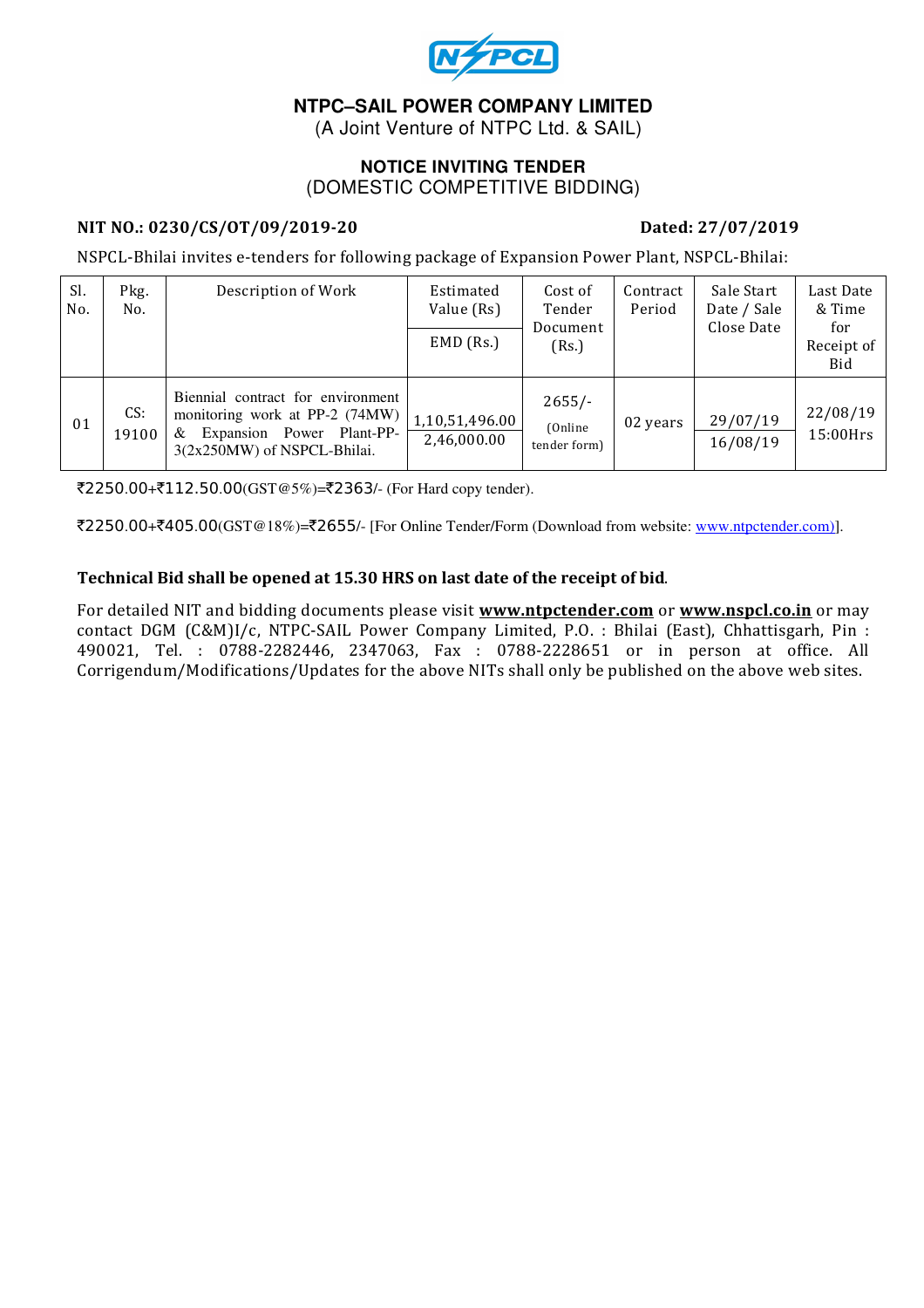# QUALIFYING REQUIREMENT

#### 1. Biennial contract for environment monitoring work at PP-2 (74MW) & Expansion Power Plant-PP-3(2x250MW) of NSPCL-Bhilai.

| 1.0                                                                                                                                                                                                                                                                                                                                                                                                                                                                                                                                                                                                     | <b>Technical Criteria</b>                                                                                                                                                                                                                                                                                                                                                                                                                                                                                                                                                                                                                                                                 |  |  |  |  |
|---------------------------------------------------------------------------------------------------------------------------------------------------------------------------------------------------------------------------------------------------------------------------------------------------------------------------------------------------------------------------------------------------------------------------------------------------------------------------------------------------------------------------------------------------------------------------------------------------------|-------------------------------------------------------------------------------------------------------------------------------------------------------------------------------------------------------------------------------------------------------------------------------------------------------------------------------------------------------------------------------------------------------------------------------------------------------------------------------------------------------------------------------------------------------------------------------------------------------------------------------------------------------------------------------------------|--|--|--|--|
| 1.1                                                                                                                                                                                                                                                                                                                                                                                                                                                                                                                                                                                                     | The Agency should have environmental laboratory with valid certificates of recognition/ accreditation by<br>Central Pollution Control Board (CPCB) or Ministry of Environment Forest and Climate Change (MoEF&CC)<br>and accreditation by National Accreditation Board for Testing and Calibration Laboratories (NABL) for<br>testing of various type of Environmental Parameters at the time of bidding.                                                                                                                                                                                                                                                                                 |  |  |  |  |
| 1.2                                                                                                                                                                                                                                                                                                                                                                                                                                                                                                                                                                                                     | The agency shall have minimum $02$ (two) years' experience within last $07$ (Seven) years from the date of NIT<br>publication in executing similar type of work* at Thermal Power Plant with capacity of 200 MW or more.                                                                                                                                                                                                                                                                                                                                                                                                                                                                  |  |  |  |  |
| 1.3                                                                                                                                                                                                                                                                                                                                                                                                                                                                                                                                                                                                     | The agency should have valid PF & ESI registration number.                                                                                                                                                                                                                                                                                                                                                                                                                                                                                                                                                                                                                                |  |  |  |  |
| 1.4                                                                                                                                                                                                                                                                                                                                                                                                                                                                                                                                                                                                     | The agency should have successfully executed contract for the work of monitoring of various environmental<br>parameters essentially comprising of Ambient Air Quality, Stack flue gas Emission, Water quality monitoring,<br>analysis and reporting as per relevant pollution control standard at any Industrial establishment<br>/organization / PSU during last 07 (seven) years ending last day of the month previous to the one in which<br>bids are invited of the following values:<br>Single order having a value not less than 57.96 lakh.<br>0r<br>Two orders, each having a value not less than 36.22 lakh.<br>0r<br>Three orders, each having a value not less than 28.98 lakh |  |  |  |  |
| <b>NOTES:</b>                                                                                                                                                                                                                                                                                                                                                                                                                                                                                                                                                                                           |                                                                                                                                                                                                                                                                                                                                                                                                                                                                                                                                                                                                                                                                                           |  |  |  |  |
| <b>Executed means:</b> - The executed/ completed portion of BOQ, even if the work has not been completed in totality<br>(subject to furnishing of documentary proof of executed value of the work).<br>• Similar Type of Work means: The job of monitoring of various environmental parameters essentially comprising<br>of Ambient Air Quality, Stack flue gas Emission, Water quality monitoring, analysis and reporting as per relevant<br>pollution control standard at any Industrial establishment /organization / PSU.<br>Values as per Cl-1.4 shall be considered inclusive of Service Tax/GST. |                                                                                                                                                                                                                                                                                                                                                                                                                                                                                                                                                                                                                                                                                           |  |  |  |  |
| 2.0                                                                                                                                                                                                                                                                                                                                                                                                                                                                                                                                                                                                     | <b>Financial Qualifying requirements</b>                                                                                                                                                                                                                                                                                                                                                                                                                                                                                                                                                                                                                                                  |  |  |  |  |
| 2.1                                                                                                                                                                                                                                                                                                                                                                                                                                                                                                                                                                                                     | The average annual turnover of the Bidder in the preceding three (03) financial years as on the date of<br>Techno-commercial bid opening shall not be less than Rs. 72.45 lakhs                                                                                                                                                                                                                                                                                                                                                                                                                                                                                                           |  |  |  |  |
| <b>NOTES:</b>                                                                                                                                                                                                                                                                                                                                                                                                                                                                                                                                                                                           |                                                                                                                                                                                                                                                                                                                                                                                                                                                                                                                                                                                                                                                                                           |  |  |  |  |
| • While computing the annual turnover other income shall not be considered.<br>In case where audited results for the last preceding financial year as on the date of Techno-Commercial bid                                                                                                                                                                                                                                                                                                                                                                                                              |                                                                                                                                                                                                                                                                                                                                                                                                                                                                                                                                                                                                                                                                                           |  |  |  |  |

♦ In case where audited results for the last preceding financial year as on the date of Techno-Commercial bid opening are not available, the financial results certified by a practicing Chartered Accountant shall be considered acceptable. In case, Bidder is not able to submit the Certificate from practicing Chartered Accountant certifying its financial parameters, the audited results of three consecutive financial years preceding the last financial year shall be considered for evaluating the financial parameters. Further, a Certificate would be required from the CEO/CFO/Proprietor/Partners as per the format enclosed in the bidding documents stating that the financial results of the Company are under audit as on the date of Techno-Commercial bid opening and the Certificate from the practicing Chartered Accountant certifying the financial parameters is not available.